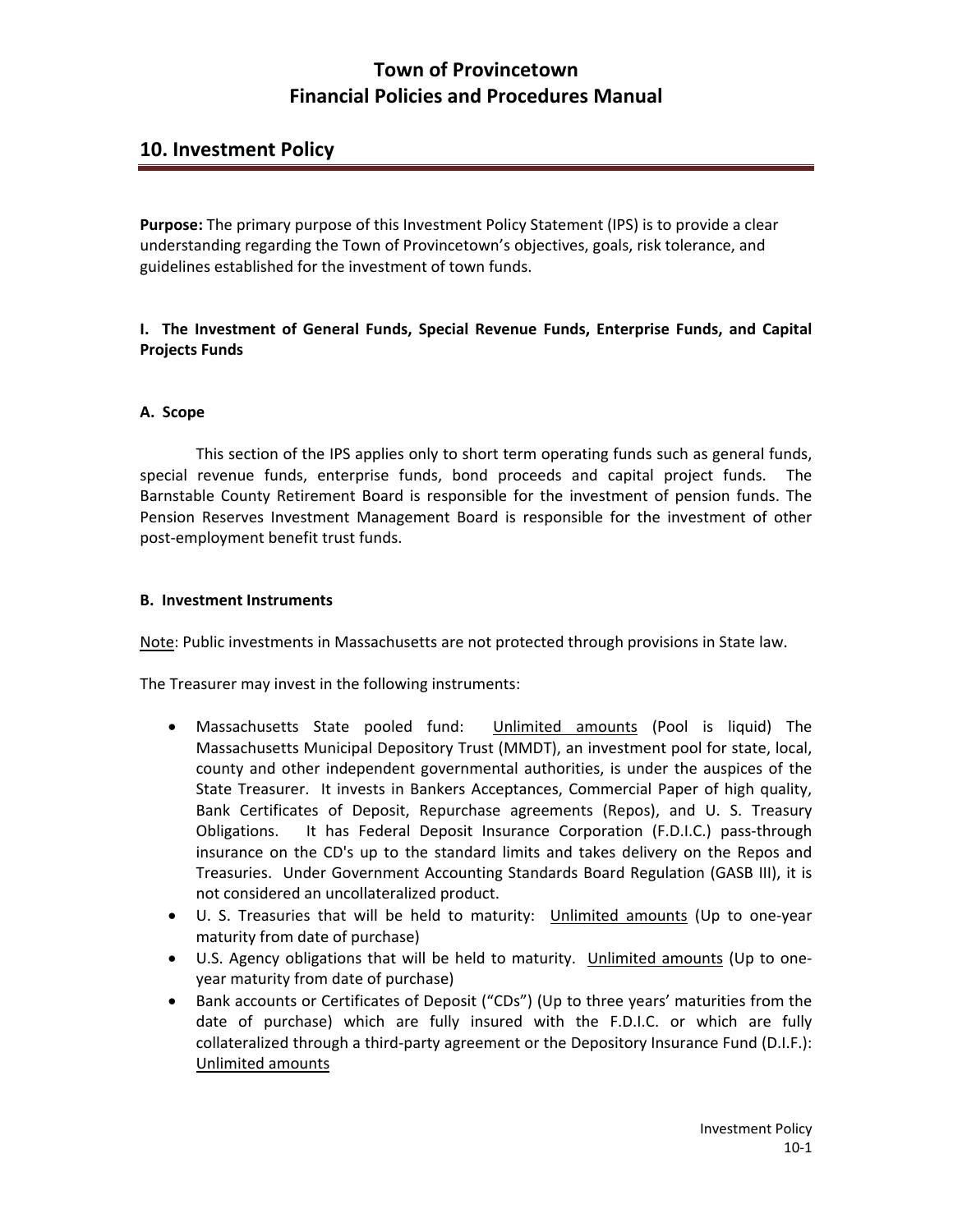### **10. Investment Policy**

 Money Market Mutual Funds that are registered with the Securities and Exchange Commission that have received the highest possible rating from at least one nationally recognized statistical rating organization and as otherwise referenced in the Massachusetts General Law Chapter 44 Section 55. Unlimited amounts

#### **C. Authorization**

The Treasurer has sole authority to invest entity funds, subject to the statutes of the Commonwealth Massachusetts General Law Chapter 44 Section 55,55A, & 55B.

#### **D. Restrictions**

Chapter 44, Section 55 set forth several restrictions that the Treasurer must be aware of when making investment selections.

- A Treasurer shall not at any one time have on deposit in a bank or trust company an amount exceeding 60% of the capital and surplus of such bank or trust company, or banking company, unless satisfactory security is given to it by such bank or trust company, or banking company for such excess.
- The Treasurer shall not make a deposit in any bank, trust company or banking company with which he is, or for any time during the three years immediately preceding the date of any such deposit was, associated as an officer or employee.
- All securities shall have a maturity from date of purchase of one year or less, with the exception of bank certificates of deposits that have a three‐year limit from the date of purchase.
- Purchases under an agreement with a trust company, national bank or Banking Company to repurchase at not less than original purchase price of said securities on a fixed date shall not exceed ninety days.

#### **E. Legal References**

Massachusetts General Law *Chapter 44, Section 55* Massachusetts General Law *Chapter 44, Section 55A* Massachusetts General Law *Chapter 44; Section 55B*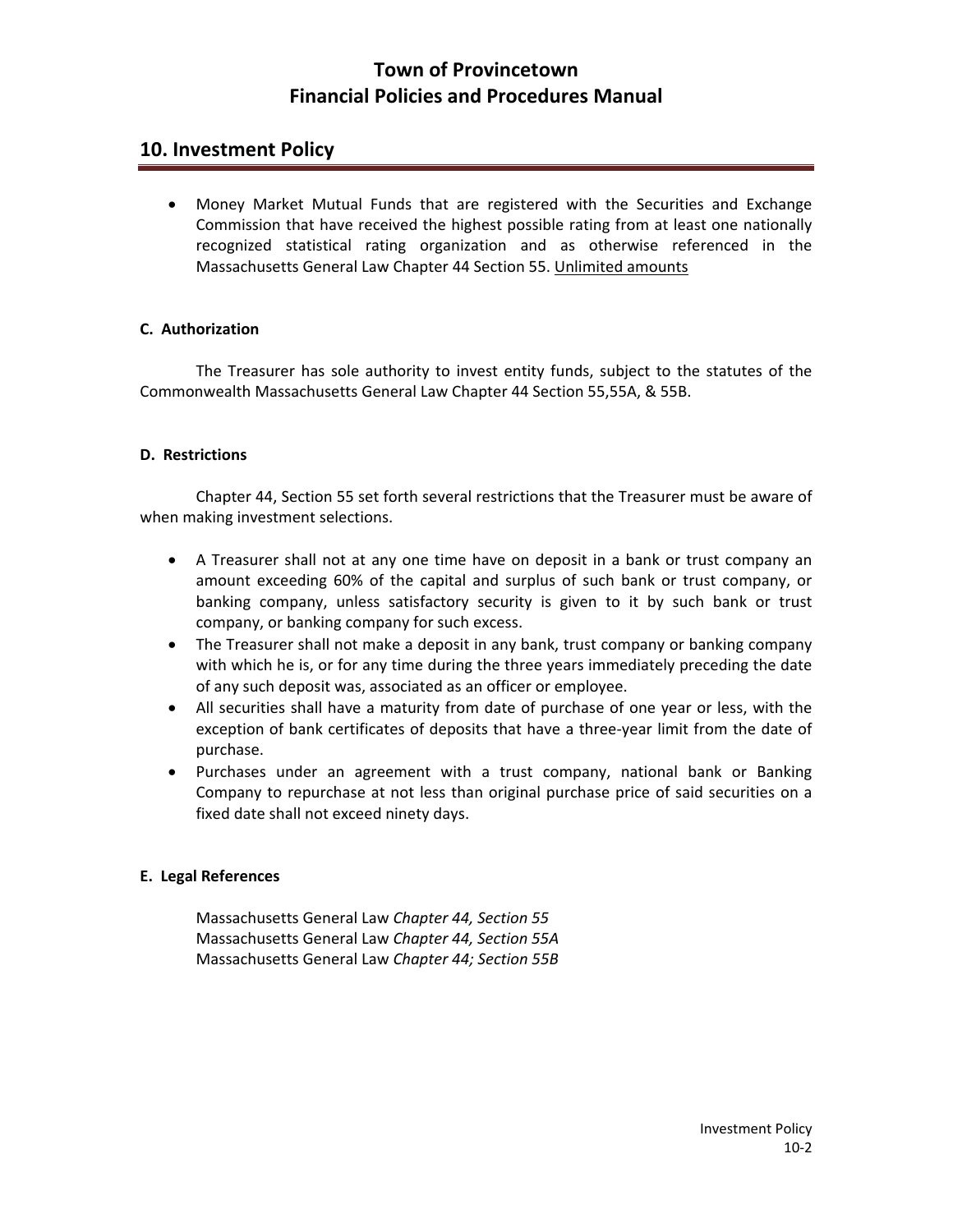### **10. Investment Policy**

#### **II. The Investment of Long Term Funds**

#### **A. Scope**

This section of the IPS applies only to funds that are designated as long term, i.e. trust funds, stabilization funds, cemetery perpetual care, preservation funds, scholarships, and other funds the town may have set aside for long term use outside of any current fiscal year.

All accounts will be maintained separately receiving their proportionate interest and any realized and unrealized gains or losses. The account may be established as a pooled investment portfolio unless otherwise stated. Any additional accounts will be maintained in this same manner.

#### **B. Authority**

Massachusetts General Law Chapter 44, section 54 pertains to the investment of Trust Funds, Chapter 40 Section 5B pertains to the investment of Stabilization Funds and, Chapter 44B section 7 pertains to the investments of Town Preservation Funds. All trust funds shall fall under the control of the Town Treasurer unless otherwise provided or directed by the donor.

If the trust fund results from a gift, grant or bequest from a private donor, and the private donor specifies how the trust shall be invested; the trust fund shall be invested in accordance with the terms of the gift, grant or bequest. If there is a conflict between such donor terms and this Section II, the donor terms shall govern, subject to the general principles of prudence set forth in the Policy.

#### **C. Investment Instruments**

M.G.L. Chapter 44 section 54 states that money should be deposited into savings banks, trust companies incorporated under the laws of the Commonwealth, banking companies incorporated under the laws of the Commonwealth which are members of the Federal Deposit Insurance Corporation, or national banks, or invested in participation units in a combined investment fund under section thirty‐eight A of chapter twenty‐nine, or in a paid–up shares and accounts of and in co‐operative banks, or in shares of savings and loan associations or in share or savings deposits of federal savings and loan associations doing business in the commonwealth.

Additionally, the Town may invest such funds in securities, other than mortgages or collateral loans, which are legal for the investment of funds of savings banks under the laws of the commonwealth; provided, that not more than fifteen percent (15%) of any such trust funds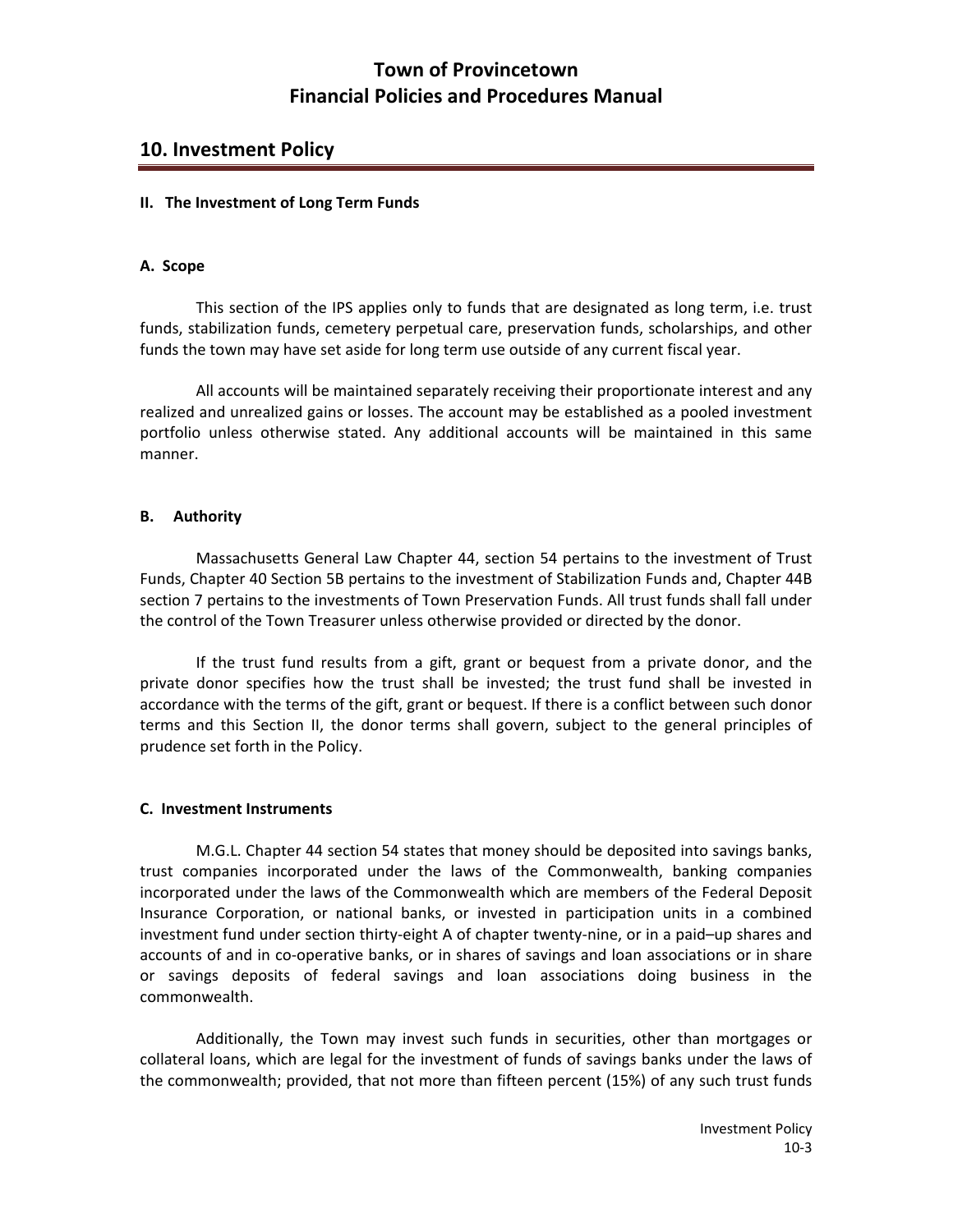## **10. Investment Policy**

shall be invested in bank stocks and insurance company stocks, nor shall more than one and one‐half percent (1 ½%) of such funds be invested in the stock of any one bank or insurance company.

The Treasurer may invest in the following instruments:

- U. S. Treasuries that maybe sold prior to maturity: Unlimited amounts (With no limit to the length of maturity from date of purchase)
- U.S. Agency obligations that maybe sold prior to maturity. Unlimited amounts (With no limit to the length of maturity from date of purchase)
- Bank accounts or Certificates of Deposit ("CDs") Unlimited amounts (With no limit to the length of maturity from date of purchase), which are fully insured by the F.D.I.C. or which are fully collateralized through a third-party agreement or the Depository Insurance Fund (D. I. F.): Unlimited amounts
- Common and preferred stock that are listed in the List of Legal Investments.
- Investment Funds that are listed in the List of Legal Investments.
- All other items not separately identified here that are listed in the List of Legal Investments.

#### **D. Standards of Care**

The standard of prudence to be used by the Treasurer shall be the "Prudent Person" standard and shall be applied in the context of managing an overall portfolio. The Treasurer acting in accordance with written procedures and this IPS, and exercising reasonable due diligence, shall be relieved of personal responsibility for an individual security's credit risk or market price changes, provided the purchases and sale of securities is carried out in accordance with the terms of this IPS and the associated Massachusetts General Laws.

Investments shall be made with judgment and care, under circumstances then prevailing, which persons of prudence, discretion, and intelligence exercise in the management of their own affairs; not for speculation, but for investment considering the probable safety of their capital as well as the probable income to be derived.

In addition, this section would also apply to M.G.L. Chapter 44 Section 55A which refers to the liability of the Treasurer for losses due to bankruptcy.

#### **E. Diversification**

The diversification concept should include prohibition against over concentration of maturities except for U.S. Treasury obligations or investments fully collateralized by U.S. Treasuries or agencies.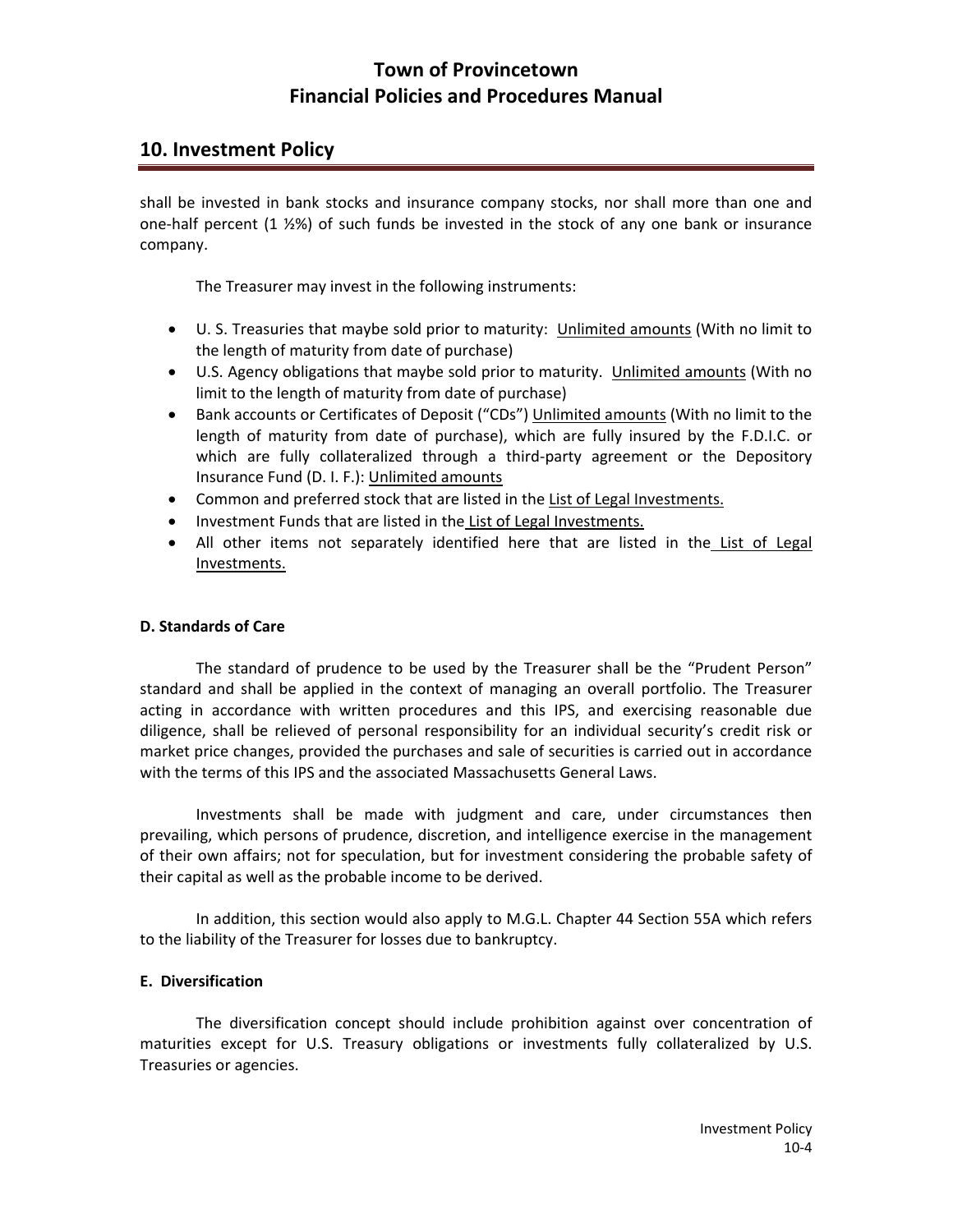### **10. Investment Policy**

#### **F. Legal References**

Massachusetts General Law *Chapter 40, Section 5B* Massachusetts General Law *Chapter 44, Section 54* Massachusetts General Law *Chapter 44, Section 55A* Massachusetts General Law *Chapter 44, Section 55B* Massachusetts General Law *Chapter 44B, Section 7*

Trust Funds may be co-mingled and invested in any instruments allowed by the Commonwealth of Massachusetts list of Legal Investments Legal issued by the Banking Commissioner each July. Each trust fund must be accounted for separately. Chapter 44 Section 54 sets forth that Treasurers may invest in instruments that are legal for savings banks. This list of investments is included in the Commonwealth of Massachusetts List of Legal Investments, Chapter 167 Section 15A.

#### **III. General Provisions**

#### **A. Objective**

Massachusetts General Laws, Chapter 44, section 55B requires the Town Treasurer to invest all public funds except those required to be kept liquid for purposes of immediate distribution.

This section also requires that invested funds are to be placed at the highest possible rate of interest reasonably available, considering the acceptable levels of safety, liquidity and yield. Therefore, these guidelines are intended to further the objective of securing the highest reasonable return available that is consistent with safety of principal while meeting the daily cash requirements for the operation of the entity's business.

- Safety of principal is the foremost objective of the investment program. Investments shall be undertaken in a manner that seeks to preserve capital through the mitigation of credit risk and interest rate risk. These risks shall be mitigated by the diversification and prudent selection of investment instruments, and choice of depository. Credit risk is the risk of loss due to the failure of the security issuer or backer. Interest rate risk is the risk that the market value of the security will fall due to changes in general interest rates.
- Liquidity is the next most important objective. The overall investment portfolio shall remain sufficiently liquid to meet all operating requirements that may be reasonably anticipated. Since all possible cash demands cannot be anticipated, the treasurer shall attempt to carry out investment activities in a manner that provides for meeting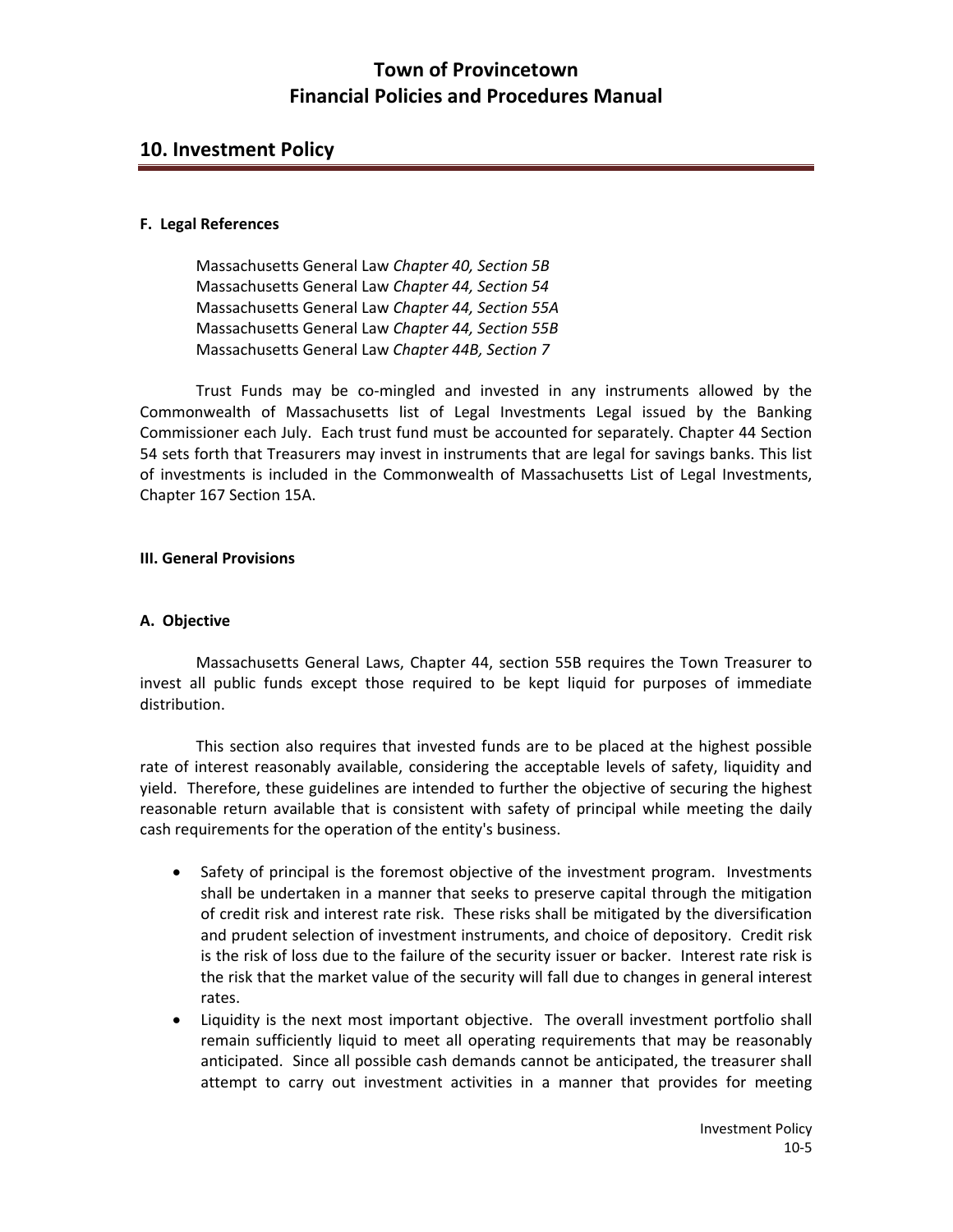## **10. Investment Policy**

unusual or unexpected cash demands without requiring the liquidation of investments that could result in forfeiture of accrued interest earnings, and loss of principal in some cases.

 Yield is the third, and last, objective. Investments shall be undertaken to achieve a fair market average rate of return, taking into account safety and liquidity constraints as well as all legal requirements.

### **B. Risk Tolerance**

Credit Risk of Debt Securities

"Credit risk" is the risk that an issuer or other counterparty to an investment will not fulfill its obligations.

The Town will manage credit risk several ways. There will be no limit to the amount of United States Treasury and United States Government Agency obligations. In regard to other investments, the Town will only purchase investment grade securities with a high concentration in securities rated "A" or better. The Town may invest in the Massachusetts Municipal Depository Trust (MMDT) with no limit to the amount of funds placed in the fund. The Town may place funds in banking institutions as stated in Section C of this IPS.

Custodial Risk

The "custodial credit risk" for deposits is the risk that, in the event of the failure of a depository financial institution, a municipality will not be able to recover deposits or will not be able to recover collateral securities that are in the possession of an outside party. The custodial credit risk for investments is the risk that, in the event of the failure of the counterparty to a transaction, a municipality will not be able to recover the value of investment or collateral securities that are in the possession of an outside party.

The Town will review the financial institution's financial statements and the background of the Advisor. The intent of this qualification is to limit the Town's exposure to only those institutions with a proven financial strength, Capital adequacy of the firm, and overall affirmative reputation in the municipal industry. Further, all securities not held directly by the Town, will be held in the Town's name and tax identification number by a third‐party custodian approved by the Treasurer and evidenced by safekeeping receipts showing individual CUSIP numbers for each security.

Concentration of Credit Risk

"Concentration of credit risk" is the risk of loss attributed to the magnitude of a government's investment in a single issuer.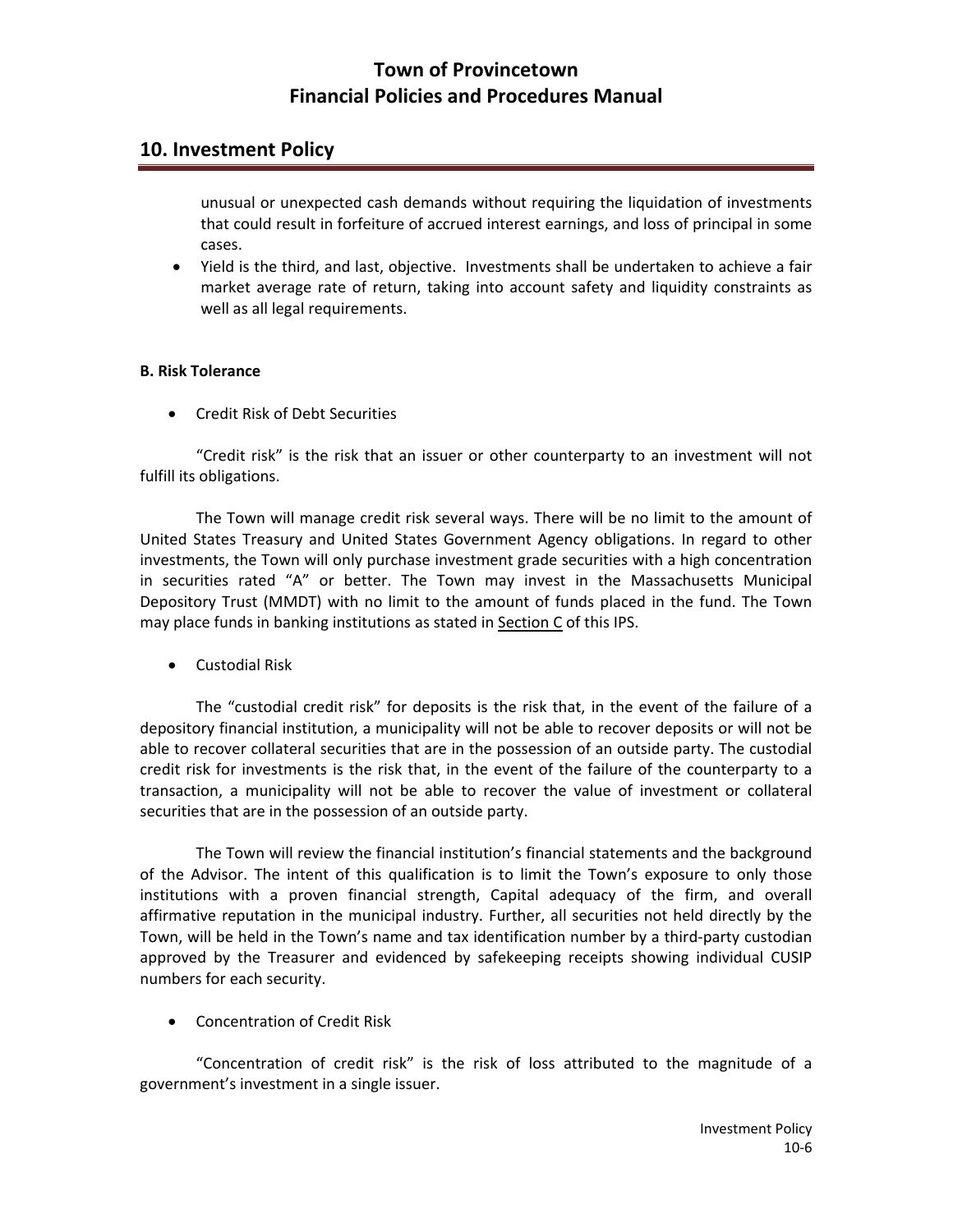### **10. Investment Policy**

The Town will minimize concentration of credit risk by diversifying the investment portfolio so that the impact of potential losses from any one type of security or issuer will be minimized.

Interest Rate Risk of Debt Securities

"Interest rate risk" is the risk that changes in interest rates of debt securities will adversely affect the fair value of an investment.

The Town will manage interest rate risk by managing duration in the account.

**•** Foreign Currency Risk

"Foreign currency risk" is the risk that changes in foreign monetary exchange rates will adversely affect the fair value of an investment or a deposit.

The Town will limit investment in any instrument exposed to foreign currency risk.

#### **C. Ethics**

The treasurer shall refrain from any personal activity that may conflict or appear to conflict with the proper execution of the investment program or which could impair or appear to impair ability to make impartial investment decisions. The Treasurer shall disclose to the Finance Director any material financial interest in financial institutions that do business with the Town. The Treasurer shall also disclose any personal financial investment positions or loans that could be related to the performance of the Town's investments.

#### **D. Relationship with Financial Institutions**

Financial institutions should be selected first and foremost by their financial soundness and stability. The Town may subscribe to the Veribanc Rating Service to evaluate the banking institutions with which it chooses to establish relationships. Brokers should be recognized, reputable dealers and members of the Financial Industry Regulatory Authority (FINRA).

The Treasurer shall require any brokerage houses and broker/dealers wishing to do business with the municipality to supply the following information to the Treasurer on an annual basis:

- Annual Financial statements
- If acting as a Registered Investment Advisor, copy of their most recent Form ADV Part II report